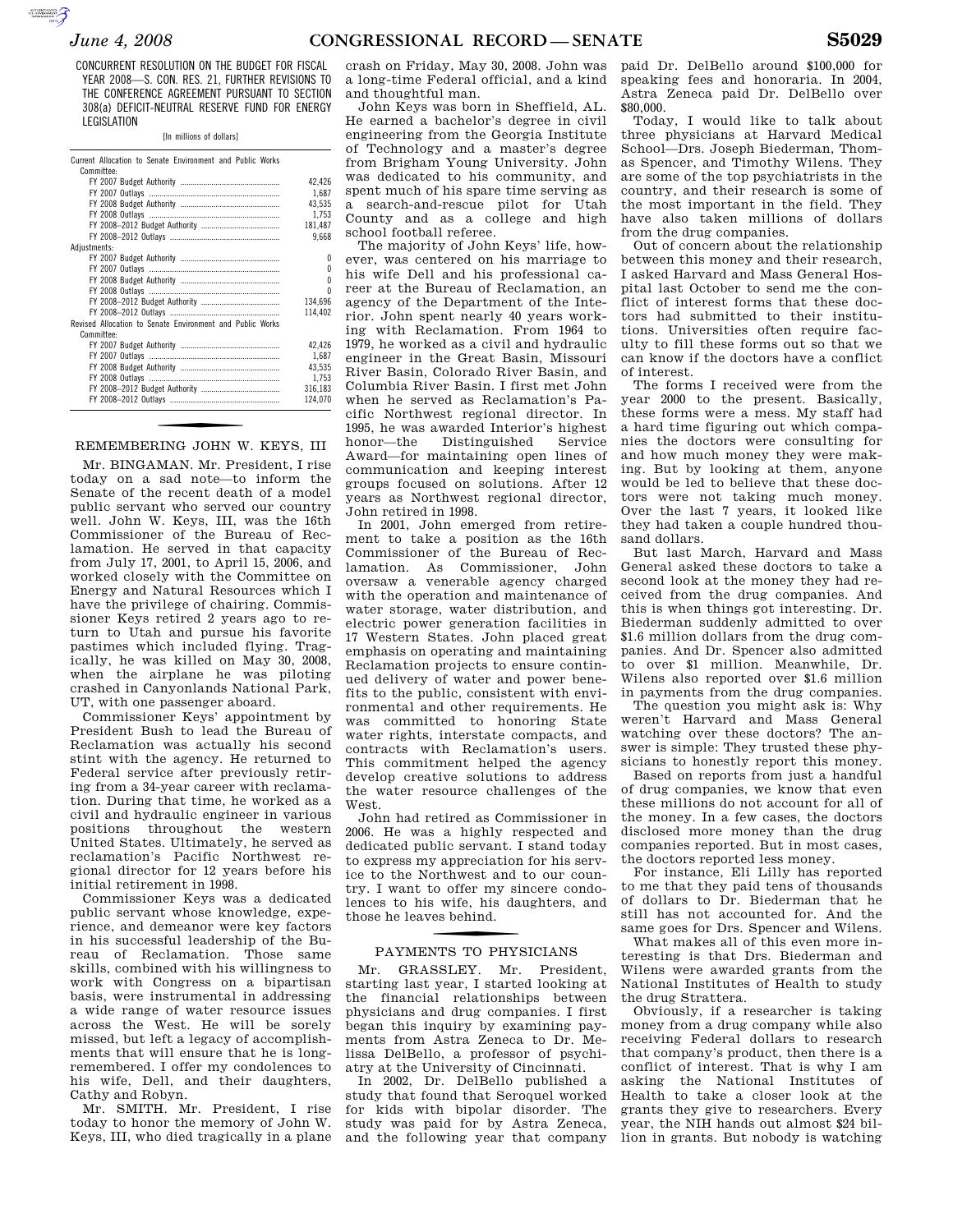to ensure that the conflicts of interest are being monitored.

That is why Senator KOHL and I introduced the Physician Payments Sunshine Act. This bill will require companies to report payments that they make to doctors. As it stands right now, universities have to trust their faculty to report this money. And we can see that this trust is causing the universities to run afoul of NIH regulations. This is one reason why industry groups such as PhRMA and Advamed, as well as the American Association of Medical Colleges, have all endorsed my bill. Creating one national reporting system, rather than relying on a hodge-podge of state systems and some voluntary reporting systems, is the right thing to do.

Before closing, I would like to say that Harvard and Mass General have been extremely cooperative in this investigation, as have Eli Lilly, Astra Zeneca and other companies. I ask unanimous consent that my letters to Harvard, Mass General, and the NIH be printed the RECORD.

There being no objection, the material was ordered to be printed in the RECORD, as follows:

U.S. SENATE, COMMITTEE ON FINANCE, *Washington, DC, June 4, 2008.*  ELIAS A. ZERHOUNI, M.D.

*Director, National Institutes of Health,* 

*Bethesda, Maryland.*  DEAR DIRECTOR ZERHOUNI: As a senior member of the United States Senate and the Ranking Member of the Committee on Finance (Committee), I have a duty under the Constitution to conduct oversight into the actions of executive branch agencies, including the activities of the National Institutes of Health (NIH/Agency). In this capacity, I must ensure that NIH properly fulfills its mission to advance the public's welfare and makes responsible use of the public funding provided for medical studies. This research often forms the basis for action taken by the Medicare and Medicaid programs.

Over the past number of years, I have become increasingly concerned about the lack of oversight regarding conflicts of interest relating to the almost \$24 billion in annual extramural funds that are distributed by the NIH. In that regard, I would like to take this opportunity to notify you about five problems that have come to my attention on this matter.

First, it appears that three researchers failed to report in a timely, complete and accurate manner their outside income to Harvard University (Harvard) and Massachusetts General Hospital (MGH). By not reporting this income, it seems that they are placing Harvard and MGH in jeopardy of violating NIH regulations on conflicts of interest. I am attaching that letter for your review and consideration.

Second, I am requesting an update about a letter I sent you last October on problems with conflicts of interest and NIH extramural funding regarding Dr. Melissa DelBello at the University of Cincinnati (University). In that letter, I notified you that Dr. DelBello receives grants from the NIH, however, she was failing to report her outside income to her University.

Third, the Inspector General for the Department of Health and Human Services Office (HHS OIG) released a disturbing report last January which found that NIH provided almost no oversight of its extramural funds.

But your staff seemed to show little interest in this report. In fact, Norka Ruiz Bravo, the NIH deputy director of extramural programs was quoted in The New York Times saying, ''For us to try to manage directly the conflict-of-interest of an NIH investigator would be not only inappropriate but pretty much impossible.''

Fourth, I am dismayed to have read of funding provided to several researchers from the Foundation for Lung Cancer: Early Detection, Prevention & Treatment (Foundation). Dr. Claudia Henschke and Dr. David Yankelevitz are two of the Foundation's board members. As reported by The New York Times, the Foundation was funded almost entirely with monies from tobacco companies, and this funding was never fully disclosed. Monies from the Foundation were then used to support a study that appeared in The New England Journal of Medicine (NEJM) back in 2006 regarding the use of computer tomography screening to detect lung cancer. The NEJM disclosure states that the study was supported also by NIH<br>grants held by Drs. Henschke and grants held by Drs. Henschke Yankelevitz.

Regarding the lack of transparency by Dr. Henschke and Dr. Yankelevitz, National Cancer Institute Director John Niederhuber told the Cancer Letter, ''[W]e must always be transparent regarding any and all matters, real or perceived, which might call our scientific work into question.''

The NEJM later published a clarification regarding its earlier article and a correction revealing that Dr. Henschke also received royalties for methods to assess tumors with imaging technology. There is no evidence that the Foundation's tobacco money or Dr. Henschke's royalties influenced her research. But I am concerned that the funding source and royalties may have not been disclosed when the NIH decided to fund Dr. Henschke.

Fifth, I sent you a letter on April 15, outlining my concerns about a report on the National Institute of Environmental Health Sciences (NIEHS). That report found 45 cases at the NIEHS where extramural grants had not receiving sufficient peer review scores but were still funded. This finding is yet another example that the NIH provides little oversight for its extramural program.

Dr. Zerhouni, you faced similar scandals back in 2003 when it came to light that many NIH intramural researchers enjoyed lucrative arrangements with pharmaceutical companies. It took you some time, but you eventually brought some transparency, reform and integrity back to NIH. As you told Congress during one hearing, ''I have reached the conclusion that drastic changes are needed as a result of an intensive review by NIH of our ethics program, which included internal fact-finding as well as an external review by the Blue Ribbon Panel.''

NIH oversight of the extramural program is lax and leaves people with nothing more than questions—\$24 billion worth of questions, to be exact. I am interested in understanding how you will address this issue. American taxpayers deserve nothing less.

In the interim, I ask you to respond to the following requests for information and documents. In responding to each request, first repeat the enumerated question followed by the appropriate response. Your responses should encompass the period of January 1, 2000 to April 1, 2008. I would appreciate receiving responses to the following questions by no later than June 18, 2008:

1. Please explain what actions the NIH has or will initiate to provide better oversight and transparency for its extramural funding program.

2. Please explain how often the NIH has investigated and/or taken action regarding a physician's failure to report a ''significant financial interest,'' as defined by NIH regulation. For each investigation, please provide the following information:

a. Name of the Doctor(s) involved;

b. Date investigation began and the date ended;

c. Specific allegations which triggered investigation;

d. Findings of the investigation; and

e. Actions taken by the NIH, if any.

3. Since receiving notice that the University of Cincinnati was provided incomplete information from Dr. DelBello regarding her outside income, what steps has/will NIH take to address this issue? Please be specific.

4. Please provide a list of all NIH grants received by Dr. DelBello. For each grant, please provide the following:

a. Name of grant;

b. Topic of grant; and

c. Amount of funding for grant.

5. Please provide a list of any other interactions that Dr. DelBello has had with the NIH to include membership on advisory boards, peer review on grants, or the like.

6. Since reports appeared in the press regarding the undisclosed funding of the Foundation for Lung Cancer: Early Detection, Prevention & Treatment, what steps has/will NIH take to address this issue? Please provide all external and internal communications regarding this issue.

7. Please provide a list off all NIH grants received by Dr. Claudia Henschke. For each grant, please provide the following:

a. Name of grant;

b. Topic of grant; and

c. Amount of funding for grant.

8. Please provide a list of any other interactions that Dr. Henschke has had with the NIH to include membership on advisory boards, peer review on grants, or the like.

9. Please provide a list off all NIH grants received by Dr. David Yankelevitz. For each grant, please provide the following:

a. Name of grant;

b. Topic of grant; and

c. Amount of funding for grant.

10. Please provide a list of any other interactions that Dr. Yankelevitz has had with the NIH to include membership on advisory boards, peer review on grants, or the like.

11. Please provide a list off all NIH grants received by Dr. Joseph Biederman. For each grant, please provide the following:

a. Name of grant;

b. Topic of grant; and

c. Amount of funding for grant.

12. Please provide a list of any other interactions that Dr. Biederman has had with the NIH to include membership on advisory boards, peer review on grants, or the like.

13. Please provide a list off all NIH grants received by Dr. Timothy Wilens. For each grant, please provide the following:

a. Name of grant;

b. Topic of grant; and

c. Amount of funding for grant.

14. Please provide a list of any other interactions that Dr. Wilens has had with the NIH to include membership on advisory boards, peer review on grants, or the like.

I request your prompt attention to this matter and your continued cooperation. I also request that the response to this letter contain your personal signature. If you have any questions please contact my Committee staff, Paul Thacker at (202) 224–4515. Any formal correspondence should be sent electronically in PDF searchable format to brian downey@finance-rep.senate.gov. Sincerely,

CHARLES E. GRASSLEY,

*Ranking Member.*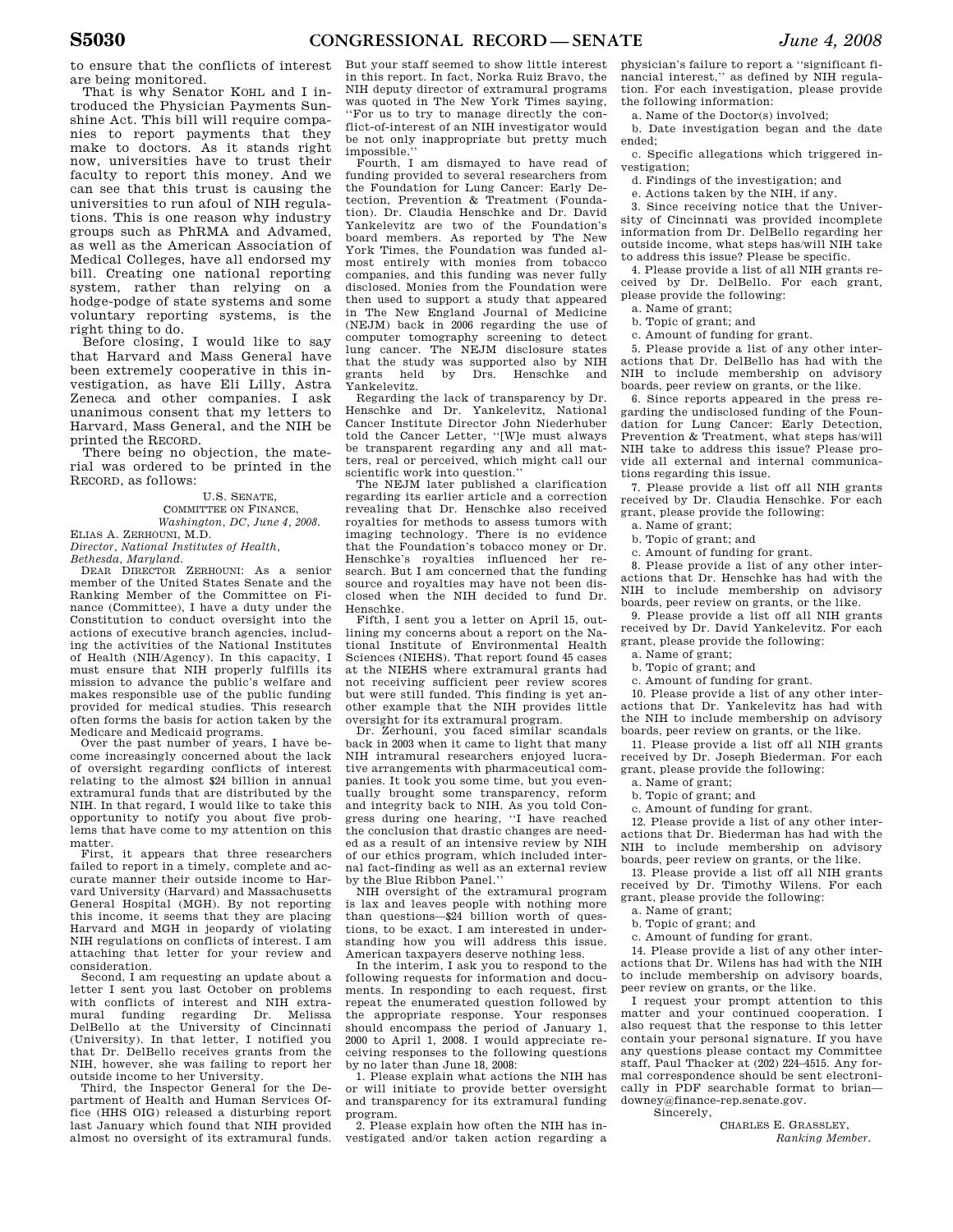U.S. SENATE, COMMITTEE ON FINANCE, *Washington, DC, June 4, 2008.*  Dr. DREW GILPIN FAUST,

*President, Harvard University,* 

*Massachusetts Hall, Cambridge, MA.* 

Dr. PETER L. SLAVIN,

*President, Massachusetts General Hospital (Partners Healthcare), Boston, MA.* 

DEAR DRS. FAUST AND SLAVIN: The United States Senate Committee on Finance (Committee) has jurisdiction over the Medicare and Medicaid programs and, accordingly, a responsibility to the more than 80 million Americans who receive health care coverage under these programs. As Ranking Member of the Committee, I have a duty to protect the health of Medicare and Medicaid beneficiaries and safeguard taxpayer dollars appropriated for these programs. The actions taken by thought leaders, like those at Harvard Medical School who are discussed throughout this letter, often have a profound impact upon the decisions made by taxpayer funded programs like Medicare and Medicaid and the way that patients are treated and funds expended.

Moreover, and as has been detailed in several studies and news reports, funding by pharmaceutical companies can influence scientific studies, continuing medical education, and the prescribing patterns of doctors. Because I am concerned that there has been little transparency on this matter, I have sent letters to almost two dozen research universities across the United States. In these letters, I asked questions about the conflict of interest disclosure forms signed by some of their faculty. Universities require doctors to report their related outside income, but I am concerned that these requirements are disregarded sometimes.

I have also been taking a keen interest in the almost \$24 billion annually appropriated to the National Institutes of Health to fund grants at various institutions such as yours. As you know, institutions are required to manage a grantee's conflicts of interest. But I am learning that this task is made difficult because physicians do not consistently report all the payments received from drug companies.

To bring some greater transparency to this issue, Senator Kohl and I introduced the Physician Payments Sunshine Act (Act). This Act will require drug companies to report publicly any payments that they make to doctors, within certain parameters.

I am writing to try and assess the implementation of financial disclosure policies of Harvard University (Harvard) and Massachusetts General Hospital (MGH/Partners), (the Institutions). In response to my letters of June 29, October 25, and October 26, 2007, your Institutions provided me with the financial disclosure reports that Drs. Joseph Biederman, Thomas Spencer, and Timothy Wilens (Physicians) filed during the period of January 2000 through June 2007.

My staff investigators carefully reviewed each of the Physicians' disclosure forms and detailed the payments disclosed. I then asked that your Institutions confirm the accuracy of the information. In March 2008, your Institutions then requested additional information from the Physicians pursuant to my inquiry. That information was subsequently provided to me.

In their second disclosures to your Institutions, the Physicians revealed different information than they had disclosed initially to your respective Institutions. On April 29, 2008, I received notification from Harvard Medical School's Dean for Faculty and Research Integrity that he has referred the cases of these Physicians to the Standing Committee on Conflicts of Interest and Commitment (''Standing Committee''). The Chief

Academic Officer (CAO), Partners HealthCare System, also wrote me that Partners will look to the Standing Committee to conduct the initial factual review of potential non-compliance that are contained in both the Harvard Medical School Policy and the Partners Policy. In addition, the CAO stated that, in addition to the Standing Committee's review process, Partners will conduct its own independent review of conflicts of interest disclosures these Physicians submitted separately to Partners in connection with publicly funded research and other aspects of Partners Policy. I look forward to being updated on these reviews in the near future.

In addition, I contacted executives at several major pharmaceutical companies and asked them to list the payments that they made to Drs. Biederman, Spencer, and Wilens during the years 2000 through 2007. These companies voluntarily and cooperatively reported additional payments that the Physicians do not appear to have disclosed to your Institutions.

Because these disclosures do not match, I am attaching a chart intended to provide a few examples of the data that have been reported me. This chart contains three columns: payments disclosed in the forms the physicians filed at your Institutions, payments revealed in March 2008, and amounts reported by some drug companies.

I would appreciate further information to see if the problems I have found with these three Physicians are systemic within your Institutions.

INSTITUTIONAL AND NIH POLICIES

Both Harvard and MGH/Partners have established an income de minimus limit. This policy forbids researchers working at your Institutions from conducting clinical trials with a drug or technology if they receive payments over \$20,000 from the company that manufactures that drug or technology. Prior to 2004, the income de minimus limit established by your institutions was \$10,000.

Further, federal regulations place several requirements on a university/hospital when its researchers apply for NIH grants. These regulations are intended to ensure a level of objectivity in publicly funded research, and state in pertinent part that NIH investigators must disclose to their institution any 'significant financial interest'' that may appear to affect the results of a study. NIH interprets ''significant financial interest'' to mean at least \$10,000 in value or 5 percent ownership in a single entity.

Based upon information available to me, it appears that each of the Physicians identified above received grants to conduct studies involving atomoxetine, a drug that sells under the brand name Strattera. For example:

In 2000, the NIH awarded Dr. Biederman a grant to study atomoxetine in children. At that time, Dr. Biederman disclosed that he received less than \$10,000 in payments from Eli Lilly & Company (Eli Lilly). But Eli Lilly reported that it paid Dr. Biederman more than \$14,000 for advisory services that year—a difference of at least \$4,000.

In 2004, the NIH awarded Dr. Wilens a 5– year grant to study atomoxetine. In his second disclosure to your Institutions, Dr. Wilens revealed that he received \$7,500 from Eli Lilly in 2004. But Eli Lilly reported to me that it paid Dr. Wilens \$27,500 for advisory services and speaking fees in 2004—a difference of about \$20,000.

It is my understanding that Dr. Wilens' NIH-funded study of atomoxetine is still ongoing. According to Eli Lilly, it paid Dr. Wilens almost \$65,000 during the period January 2004 through June 2007. However, as of March 2008, and based upon the documents

provided to us to date, Dr. Wilens disclosed payments of about half of the amount reported by Eli Lilly for this period. Dr. Wilens also did three other studies of atomoxetine in 2006 and 2007.

I have also found several instances where these Physicians apparently received income above your institutions' income de minimus limit. For instance, in 2003, Dr. Spencer conducted a study of atomoxetine in adolescents. At the time, he disclosed no significant financial interests related to this study. But Eli Lilly reported paying Dr. Spencer over \$25,000 that year.

In 2001, Dr. Biederman disclosed plans to begin a study sponsored by Cephalon, Inc. At the time; Dr. Biederman disclosed that he had no financial relationship with the sponsor of this study. Yet, on his conflict of interest disclosure, he acknowledged receiving research support and speaking fees from Cephalon, Inc., but did not provide any information on the amounts paid. In March 2008, Dr. Biederman revealed that Cephalon, Inc. paid him \$13,000 in 2001.

In 2005, Dr. Biederman began another clinical trial sponsored by Cephalon, Inc., which was scheduled to start in September 2005 and end in September 2006. Initially, Dr. Biederman disclosed that he had no financial relationship with the sponsor of this study. But in March 2008, Dr. Biederman revealed that Cephalon, Inc. paid him \$11,000 for honoraria in 2005 and an additional \$24,750 in 2006.

In light of the information set forth above, I ask your continued cooperation in examining conflicts of interest. In my opinion, institutions across the United States must be able to rely on the representations of its faculty to ensure the integrity of medicine, academia, and the grant-making process. At the same time, should the Physician Payments Sunshine Act become law, institutions like yours will be able to access a database that will set forth the payments made to all doctors, including your faculty members. Indeed at this time there are several pharmaceutical and device companies that are looking favorably upon the Physician Payments Sunshine Bill and for that I am gratified.

Accordingly, I request that your respective institutions respond to the following questions and requests for information. For each response, please repeat the enumerated request and follow with the appropriate answer.

1. For each of the NIH grants received by the Physicians, please confirm that the Physicians reported to Harvard and MGH/Partners' designated official ''the existence of [his] conflicting interest.'' Please provide separate responses for each grant received for the period from January 1, 2000 to the present, and provide any supporting documentation for each grant identified.

2. For each grant identified above, please explain how Harvard and MGH/Partners ensured ''that the interest has been managed, reduced, or eliminated?'' Please provide an individual response for each grant that each doctor received from January 2000 to the present, and provide any documentation to support each claim.

3. Please report on the status of the Harvard Standing Committee and additional Partners reviews of the discrepancies in disclosures by Drs. Biederman, Spencer and Wilens, including what action, if any, will be considered.

4. For Drs. Biederman, Spencer, and Wilens, please report whether a determination can be made as to whether or not any doctor violated guidelines governing clinical trials and the need to report conflicts of interest to an institutional review board (IRB). Please respond by naming each clinical trial for which the doctor was the principal investigator, along with confirmation that conflicts of interest were reported, if possible.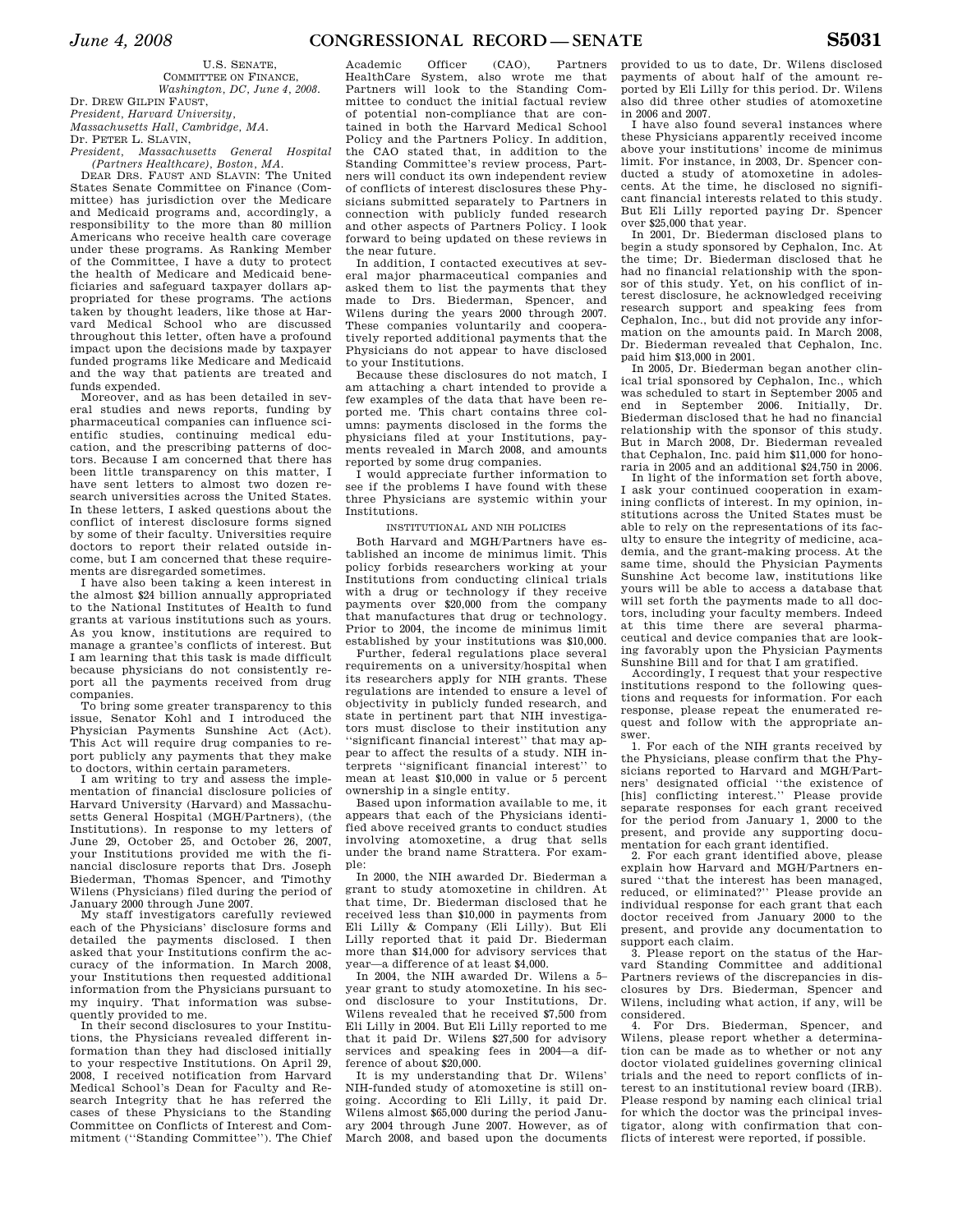5. Please provide a total dollar figure for all NIH monies annually received by Harvard and MGH/Partners, respectively. This request covers the period of 2000 through 2007.

6. Please provide a list of all NIH grants received by Harvard and MGH/Partners. This request covers the period of 2000 through 2007. For each grant please provide the following:

a. Primary Investigator;

b. Grant Title;

c. Grant number;

- d. Brief description; and
- e. Amount of Award.

Thank you again for your continued cooperation and assistance in this matter. As you know, in cooperating with the Committee's review, no documents, records, data or information related to these matters shall be destroyed, modified, removed or otherwise made inaccessible to the Committee.

I look forward to hearing from you by no later than June 18, 2008. All documents responsive to this request should be sent elec-PDF format tronically in to Brian Downey@finance-rep.senate.gov. **Tf** you have any questions, please do not hesitate to contact Paul Thacker at (202) 224-4515.

> Sincerely, CHARLES E. GRASSLEY, Ranking Member.

## SELECTED DISCLOSURES BY DR. BIEDERMAN AND RELATED INFORMATION REPORTED BY PHARMACEUTICAL COMPANIES

| Year | Company | Disclosure filed with institution | Payments<br>revealed in<br>March 2008 | Amount<br>company<br>Reported |
|------|---------|-----------------------------------|---------------------------------------|-------------------------------|
|      |         |                                   | \$2,000                               | \$3,328                       |
|      |         |                                   | 3.500                                 | 14.105                        |
|      |         |                                   | 7,000                                 | 7.000                         |
|      |         |                                   | 13,000                                | n/z                           |
|      |         |                                   | 5.500                                 | 4.428                         |
|      |         |                                   | 6.000                                 | 14.339                        |
|      |         |                                   | 3,500                                 | 58.169                        |
|      |         |                                   | 21.000                                | $n/\varepsilon$               |
|      |         |                                   | 5.625                                 | 5,625                         |
|      |         |                                   | 2.000                                 | 2.000                         |
|      |         |                                   | 3.000                                 | n/z                           |
|      |         |                                   | 14,000                                | n/z                           |
|      |         |                                   | 11.000                                | 2.289                         |
|      |         |                                   | Not reported                          | 706                           |
|      |         |                                   | 4.000                                 | 2.000                         |
|      |         |                                   | 500                                   | 250                           |
|      |         |                                   | 4.000                                 | n/z                           |
|      |         |                                   | 8.250                                 | 18.347                        |
|      |         |                                   | 2,000                                 | 2.889                         |
|      |         |                                   | 26.500                                | n/z                           |
|      |         |                                   | 1.000                                 | 1.000                         |
|      |         |                                   | 6.266                                 | 6,266                         |
|      |         |                                   | 4,000                                 | n/z                           |
|      |         |                                   | 8.000                                 | 15.686                        |
|      |         |                                   | Not reported                          | 902                           |
|      |         |                                   | 26,000                                | n/z                           |
|      |         |                                   | 3,000                                 | 4.000                         |
|      |         |                                   | 11.000                                | n/z                           |
|      |         |                                   | 12,500                                | 7.500                         |
|      |         |                                   | Not reported                          | 962                           |
|      |         |                                   | 3,000                                 | 3,000                         |
|      |         |                                   | 34,000                                | n/z                           |
|      |         |                                   | 24,750                                | $n/\varepsilon$               |
|      |         |                                   | Not reported                          | 750                           |
|      |         |                                   | 56,000                                | $n/\varepsilon$               |
|      |         |                                   | 30,000                                | $n/\varepsilon$               |

Note 1: Dr. Biederman revealed in March 2008 that his outside income totaled about \$1.6 million during the period January 2000 through June 2007. Information reported by the pharmaceutical companies indicate that they made tional nayments that are not reflected in Dr. Riederman's disclosures

which general state in the controller and provide an amount, the text reads "no amount reported." When a Physician did not list the company in the disclosure, the column reads "not reported." The Committee contacted severa

#### SELECTED DISCLOSURES BY DR. SPENCER AND RELATED INFORMATION REPORTED BY PHARMACEUTICAL COMPANIES

| Year | Company  | Disclosure filed with institution | Payments<br>revealed in<br>March 2008 | Amount<br>company re-<br>ported |
|------|----------|-----------------------------------|---------------------------------------|---------------------------------|
| 2000 |          |                                   | \$3,000                               | \$1,500                         |
| 2001 |          |                                   | 12,345<br>4,000<br>8,500              | 11,463<br>1,000<br>10,859       |
| 2002 |          | Not reported                      | 16,800<br>3,000<br>14,000             | n/a<br>3,369<br>14,016          |
|      |          |                                   | 29,000<br>6.000<br>1,250              | n/a<br>25,500                   |
|      |          |                                   | 46,500<br>Not reported<br>3,500       | n/a<br>23,000<br>3,500          |
|      |          |                                   | 6,000<br>1,500                        | 7,500<br>227                    |
|      |          |                                   | 28,250<br>15,688<br>5,500             | n/a<br>8,188                    |
|      | Primedia |                                   | 44,000<br>6,000                       | n/a<br>16.188                   |

Note 1: Dr. Spencer revealed in March 2008 that his outside income totaled about \$1 million during the period January 2000 though June 2007. Information reported by the pharmaceutical companies indicate that they made addi note : i. spented research in mani-zoo- una mis-out success module under about a minimum unity the pento January 2000 unlogin June 2007. Immination epoints by the priarmateutical companys module unclusted in Dr. Spencer's

mittee contacted several companies for payment information and the notation n/a (not available) reflects that a company was not contacted

# SELECTED DISCLOSURES BY DR. WILENS AND RELATED INFORMATION REPORTED BY PHARMACEUTICAL COMPANIES

| Year | ∶ompan              | Disclosure filed with institution | Pavments<br>revealed i<br>March 2008 | Amount<br>company<br>reported |
|------|---------------------|-----------------------------------|--------------------------------------|-------------------------------|
| 2000 | GlaxoSmithKline     | Not reported                      | \$5.250                              | \$12,009                      |
|      | Eli Lilly & Company | Not reported                      | 2.000                                | 2,057                         |
|      |                     | Not reported                      | 1,250                                | 2,250                         |
|      | TVG                 | Not reported                      | 1.000                                | n/a                           |
| 200  | GlaxoSmithKline     | <\$10.000                         | n/a                                  | 2,269                         |
|      | Eli Lilly & Company |                                   | 3.952                                | 952                           |
|      | Ashtin              | Not reported                      | 14,500                               | n/a                           |
| 2002 |                     | Not reported                      | 7.500                                | 10.764                        |
|      | Eli Lilly & Company | Not reported                      | 1.500                                | 3.000                         |
|      | Pfizer              | Not reported                      | 1.500                                | 1.500                         |
|      | Phase               |                                   | 20.000                               | n/a                           |